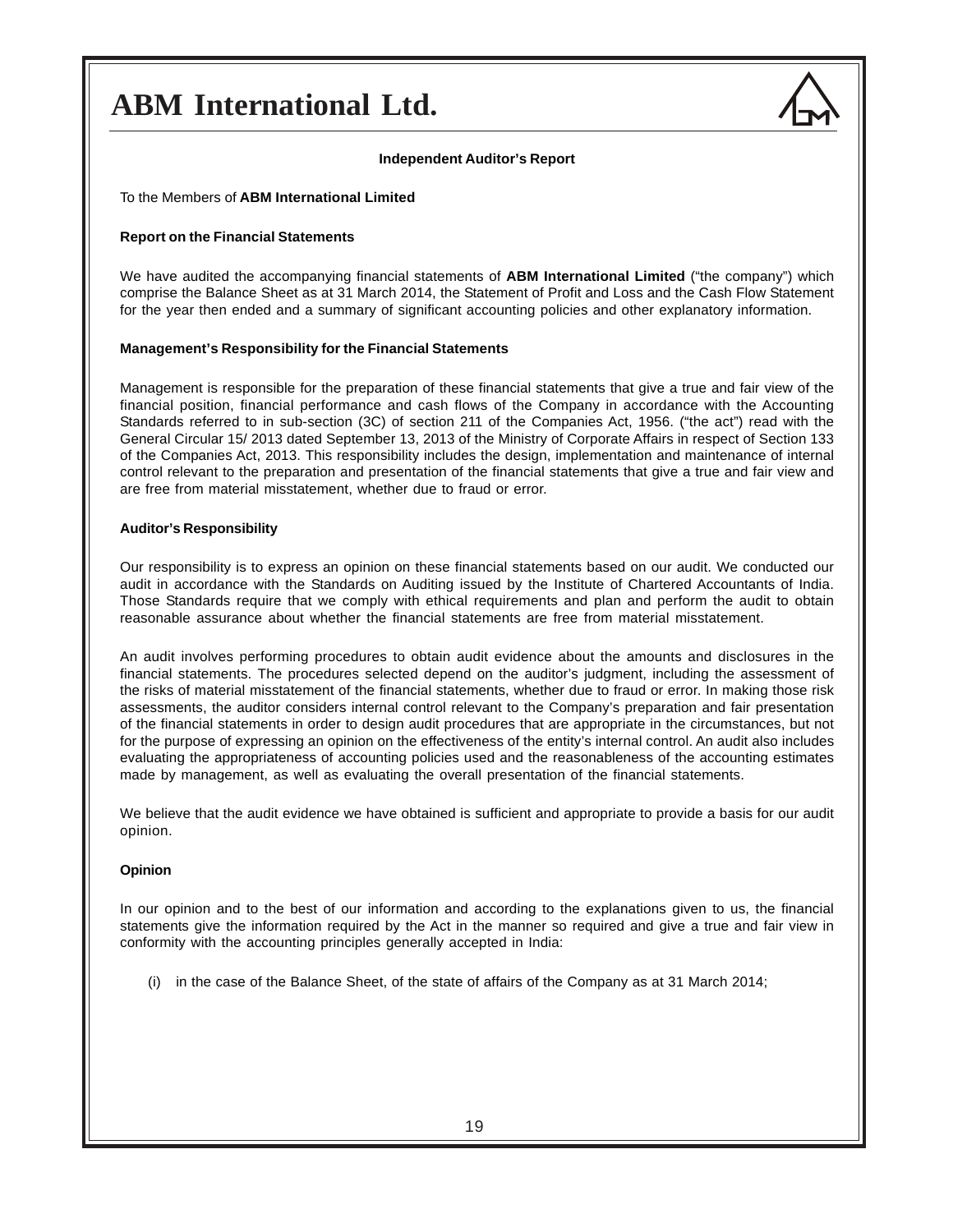

(ii) in the case of the Statement of Profit and Loss, of the Profit for the year ended on that date; and

(iii) in the case of the Cash Flow Statement, of the cash flows for the year ended on that date.

### **Report on Other Legal and Regulatory Requirements**

- 1. As required by the Companies (Auditor's Report) Order, 2003 ("the Order"), as amended, issued by the Central Government of India in terms of sub-section (4A) of section 227 of the Act, we give in the Annexure a statement on the matters specified in paragraphs 4 and 5 of the Order.
- 2. As required by section 227(3) of the Act, we report that:
	- a. we have obtained all the information and explanations which to the best of our knowledge and belief were necessary for the purpose of our audit;
	- b. in our opinion proper books of account as required by law have been kept by the Company so far as appears from our examination of those books;
	- c. the Balance Sheet, Statement of Profit and Loss and Cash Flow Statement dealt with by this Report are in agreement with the books of account;
	- d. in our opinion, the Balance Sheet, Statement of Profit and Loss and Cash Flow Statement comply with the Accounting Standards referred to in subsection (3C) of section 211 of the Companies Act, 1956 read with the General Circular 15/ 2013 dated September 13, 2013 of the Ministry of Corporate Affairs in respect of Section 133 of the Companies Act, 2013; and
	- e. on the basis of written representations received from the directors as on 31 March 2014, and taken on record by the Board of Directors, none of the directors is disqualified as on 31 March 2014, from being appointed as a director in terms of clause (g) of sub-section (1) of section 274 of the Companies Act, 1956.

For **SALARPURIA & PARTNERS Firm Registration No. 302113E CHARTERED ACCOUNTANTS**

**( KAMAL KUMAR GUPTA ) PARTNER** M. No. 89190

Place : 1008, Chiranjiv Tower 43, Nehru Place, New Delhi-110019

Date : 17-05-2014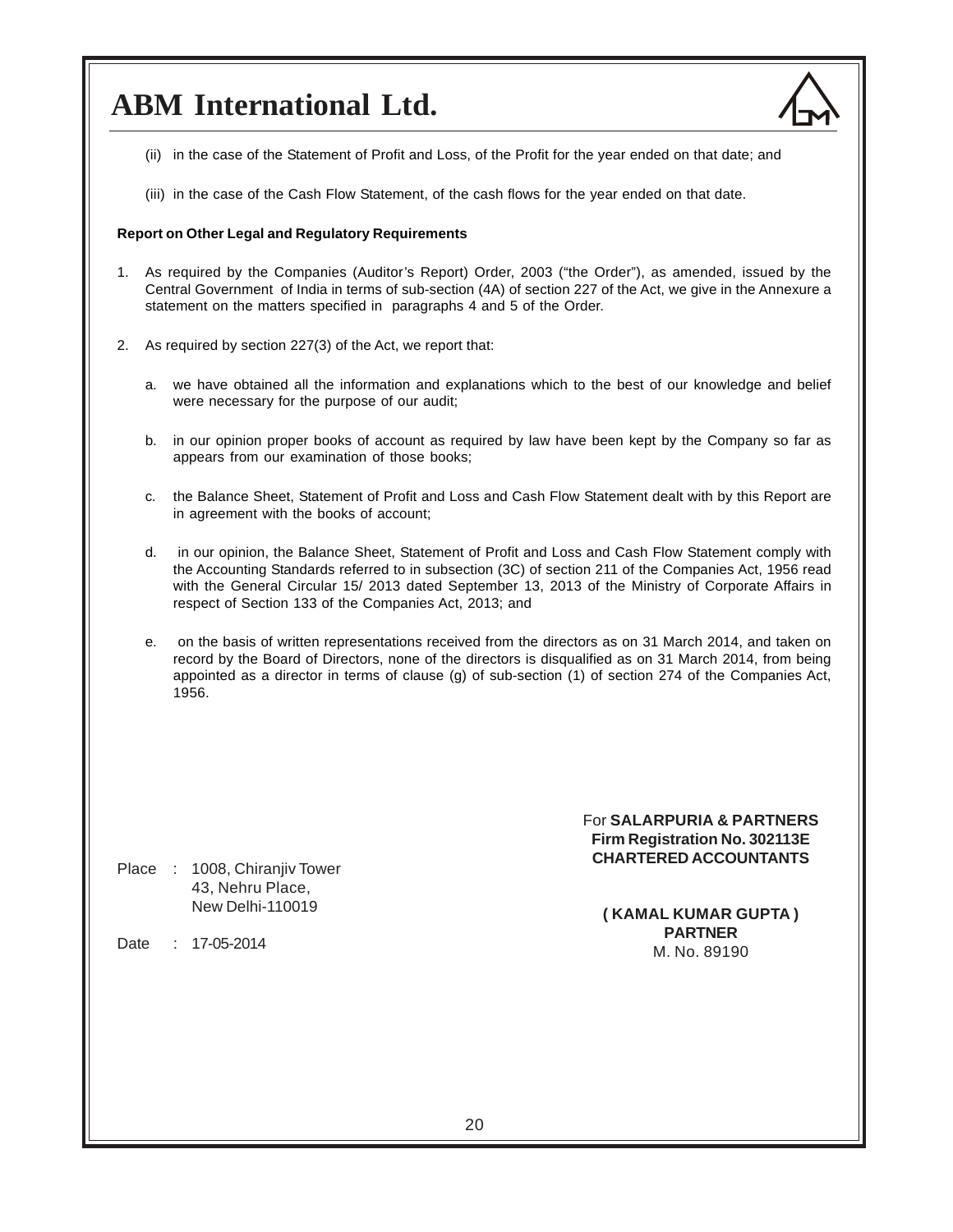

| ANNEXURE TO THE INDEPENDENT AUDITOR'S REPORT |     |                                                                                                                                                                                                                                                                                                                                                                                                                                                                                                           |
|----------------------------------------------|-----|-----------------------------------------------------------------------------------------------------------------------------------------------------------------------------------------------------------------------------------------------------------------------------------------------------------------------------------------------------------------------------------------------------------------------------------------------------------------------------------------------------------|
|                                              |     | (Ref. to point 1 of paragraph "Report on Other Legal and Regulatory Requirements"                                                                                                                                                                                                                                                                                                                                                                                                                         |
| of our Report of even date)                  |     |                                                                                                                                                                                                                                                                                                                                                                                                                                                                                                           |
| i.                                           | (a) | The Company is maintaining proper records showing full particulars, including quantitative details<br>and situation of its fixed assets.                                                                                                                                                                                                                                                                                                                                                                  |
|                                              | (b) | The fixed assets of the company have been physically verified by the management during the year.<br>In our opinion, frequency of physical verification is reasonable having regard to the size of the<br>operation of the company. On the basis of explanation received, in our opinion, no discrepancy<br>between the book records and physical inventory have been noticed in respect of assets physically<br>verified.                                                                                 |
|                                              | (c) | During the year, the Company has not disposed off a substantial part of its fixed assets.                                                                                                                                                                                                                                                                                                                                                                                                                 |
| ii.                                          | (a) | As explained to us, the inventories were physically verified during the year by the management at<br>reasonable intervals. In our opinion, having regard to the nature of stocks, the frequency is<br>reasonable.                                                                                                                                                                                                                                                                                         |
|                                              | (b) | In our opinion and according to the information and explanations given to us, the procedures of<br>physical verification of inventories followed by the management were reasonable and adequate<br>in relation to the size of the Company and the nature of its business.                                                                                                                                                                                                                                 |
|                                              | (c) | On the basis of our examination of records of inventories, in our opinion, the<br>Company has<br>maintained proper records of its inventories and no material discrepancy were noticed on physical<br>verification.                                                                                                                                                                                                                                                                                       |
| iii.                                         | (a) | In respect of loans, secured or unsecured taken by the company from companies, firms or other<br>parties covered under the register maintained Under Section 301 of the Companies Act, 1956,<br>according to the information and explanation given to us, the company has taken interest free<br>temporary unsecured loan from directors and other group companies only the maximum amount<br>involved during the year was Rs. 359.00 Lac and the balance outstanding as on Balance Sheet<br>date was NIL |
|                                              | (b) | In our opinion, the terms and conditions of such loan are prima facie not prejudicial<br>to the<br>interests of the company.                                                                                                                                                                                                                                                                                                                                                                              |
|                                              | (c) | The Company is regular in repaying the principal amount as stipulated.                                                                                                                                                                                                                                                                                                                                                                                                                                    |
|                                              | (d) | The loans taken by the company has been repaid with the mutual consent and there is no over<br>due amount of loans from companies, firms, parties covered under the register maintained<br>under Section 301 of the Companies Act, 1956.                                                                                                                                                                                                                                                                  |
|                                              | (e) | In our opinion the Company has not granted any secured or unsecured loans to the companies,<br>firms, parties covered under the register maintained under Section 301 of the Companies Act,<br>1956, except interest free advance has been granted to 2 (Two) such partiy. The maximum amount<br>involved at any time during the year was Rs.1091.50 Lac and the balance outstanding at the end<br>of the year is Rs. 316.00 Lac.                                                                         |
|                                              |     |                                                                                                                                                                                                                                                                                                                                                                                                                                                                                                           |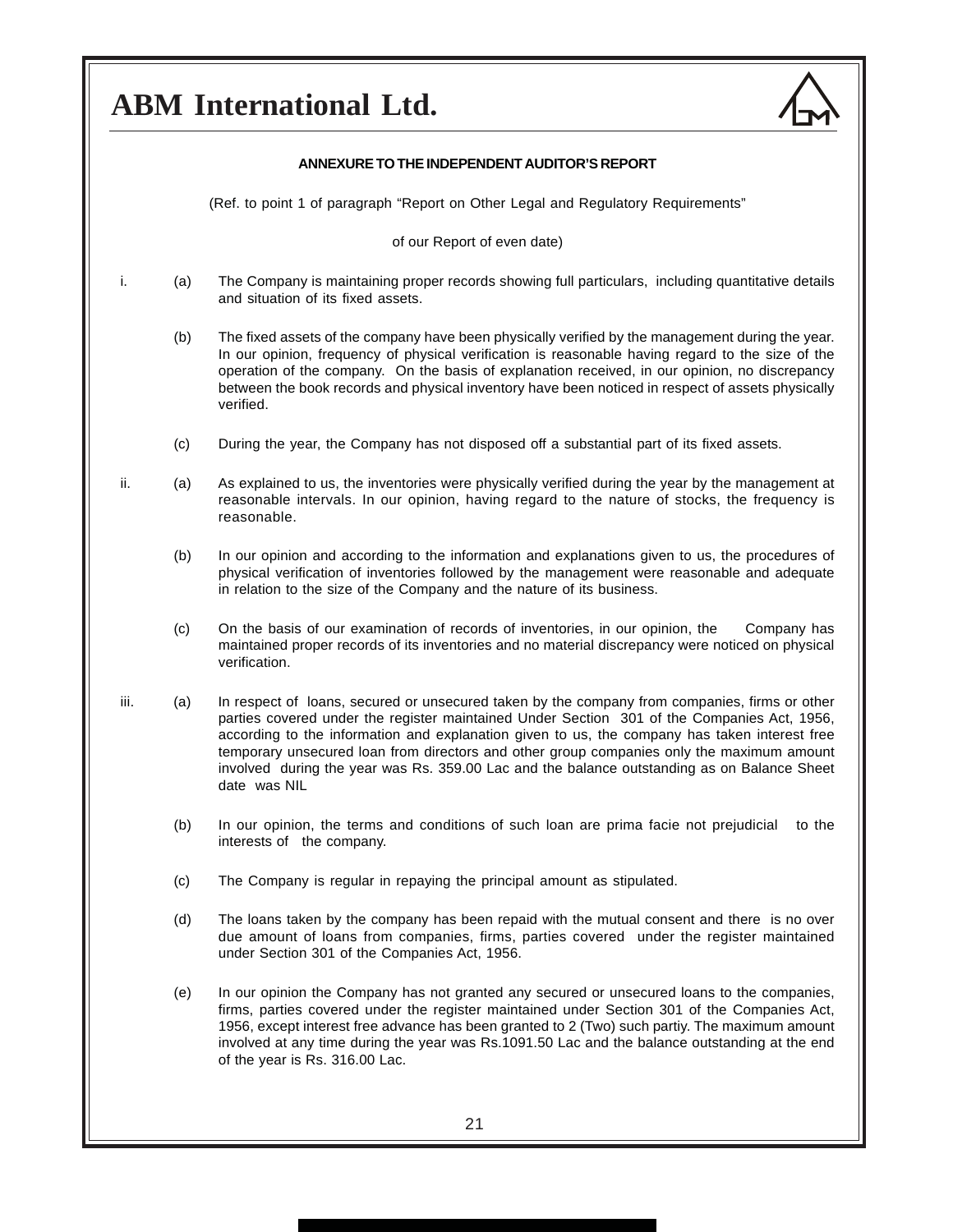

- (f) According to the information and explanations given to us, the terms and conditions of aforesaid advance given by the company are prima facie not prejudicial to the interest of the company.
- iv. In our opinion and according to the information and explanations given to us, there are adequate internal control procedures commensurate with the size of the Company and the nature of its business for the purchase of inventory, fixed assets and for the sale of goods. Further, on the basis of our examination and according to the information and explanations given to us, we have neither come across nor we have been informed of any instance of major weaknesses in the aforesaid internal control procedures.
- v. (a) According to the information and explanations given to us, the transactions that need to be entered into the Register maintained under Section 301 of the Companies Act, 1956 have been so entered.
	- (b) In our opinion and according to the information and explanations given to us, the transactions made in pursuance of contracts or arrangements entered in the register maintained under section 301 of the Act and exceeding the value of Rupees Five Lakhs in respect of any party during the year, have been made at prices which are reasonable having regard to the prevailing market prices at the relevant time. However, in respect of certain transactions including for purchases and sale of goods, prevailing market prices at the relevant time are not available as these transactions are of a special nature.
- vi. In our opinion and according to the information and explanations given to us, the company has not taken/ accepted any public deposits during the year under audit.
- vii. In our Opinion, the Company has an internal audit system commensurate with its size and nature of its business.
- viii. The Central Government has not prescribed maintenance of the cost records under section 209(1) (d) of the Companies Act, 1956 in respect of any of the company's activities.
- ix. (a) According to the information and explanations given to us and the books and records as produced and examined by us, in our opinion, the undisputed statutory dues in respect of provident fund, investor education and protection fund, employees' state insurance, income-tax, sales tax, wealth tax, customs duty, excise duty, service tax, cess and others as applicable have been regularly deposited by the Company during the year with the appropriate authorities.
	- (b) According to the records of the company, there were no dues of income tax, customs, wealth tax, service tax excise duty, cess which have not been deposited on account of disputes.
- x. The Company has no accumulated losses as at 31st March, 2014 and it has not incurred any cash losses in the financial year ended on that date and/or in the immediately preceding financial year.
- xi. The Company has not defaulted in repayment of dues to Financial Institutions or Banks. The Company has not issued any debentures since its inception.
- xii. The Company has not granted any loans and advances on the basis of security by way of pledge of shares, debentures and other securities.
- xiii. The provisions of any special statue applicable to chit fund, nidhi/mutual fund/securities as specified under clause (xiii) of paragraph 4 of the Order are not applicable to this Company.